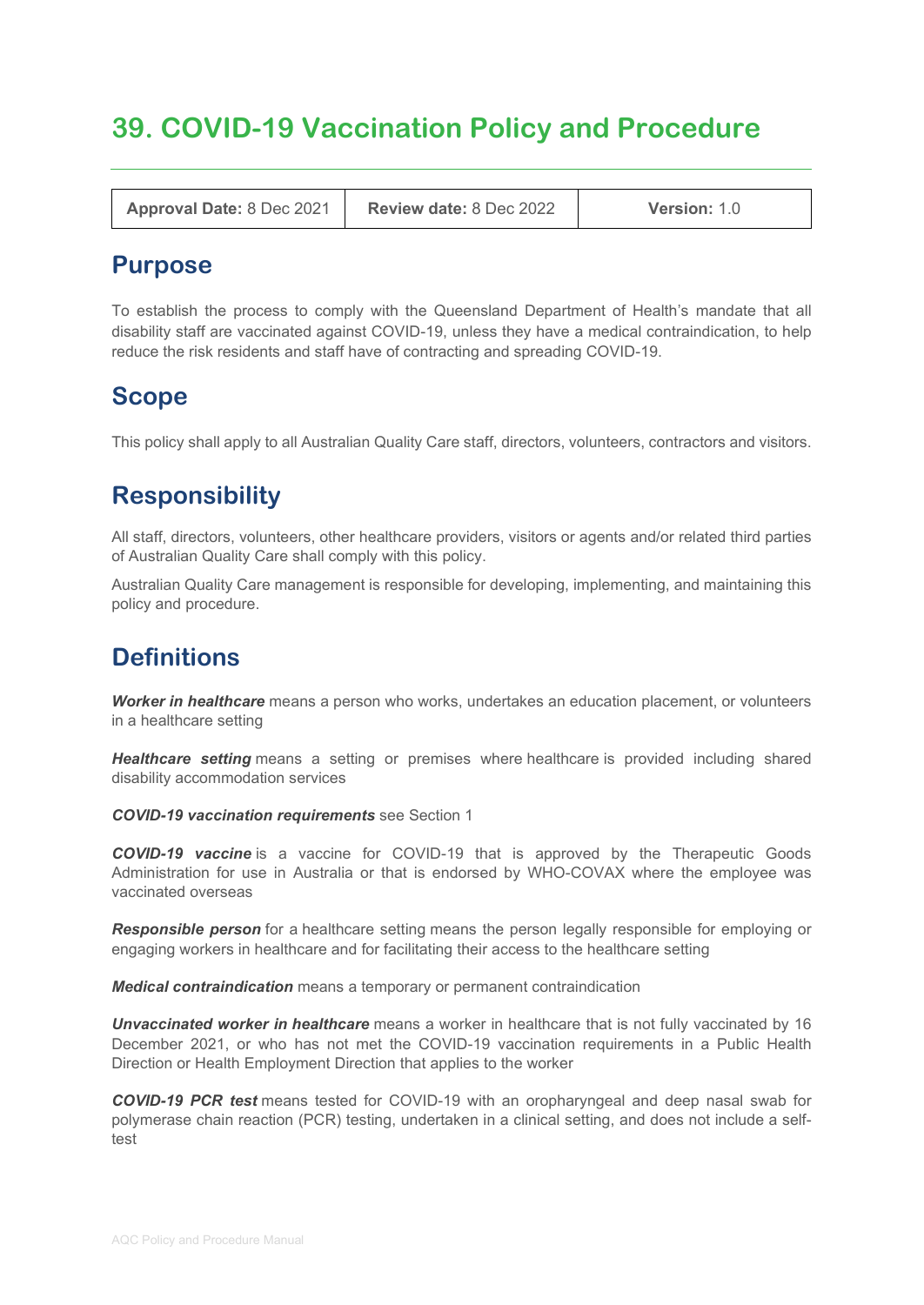**PPE guideline** means an established guideline appropriate for the setting, such as Queensland Health [PPE guidelines,](https://www.safeworkaustralia.gov.au/covid-19-information-workplaces) and may include existing guidelines used by the healthcare setting, or as outlined in the COVID Safe Plan.

# **Policy Details**

Under its overarching Risk Management Policy, Australian Quality Care is committed to providing a safe and healthy working environment for all members of our team and anyone who comes in contact with our business.

Under Australia's model WHS laws, employers are required to do all that is reasonably practicable to ensure the health and safety of workers and others at the workplace. This duty extends to the COVID-19 pandemic, where employers must eliminate, or if that is not possible, minimise, so far as is reasonably practicable, the risk of exposure to infection from COVID-19 in the workplace both now and into the future.

The ongoing rollout of COVID-19 vaccinations is an important additional safety measure being driven by various government bodies, that will assist the community, but also organisations including Australian Quality Care to continue providing a safe and healthy work environment.

Australian Quality Care has taken the decision that it is reasonable for our business to implement a mandatory vaccination policy, in line with Public Health Directions and State and Federal laws, for all employees, directors, contractors and volunteers.

Where possible, Australian Quality Care will facilitate arrangements for staff to receive vaccinations during work hours to ensure those seeking to be vaccinated can access appropriate medical services. Staff are encouraged to speak to their managers to discuss these arrangements.

### **COVID-19 Vaccination Requirements for Workers in Healthcare**

**The Queensland Department of Health's mandate considers Healthcare settings to include group disability accommodation.**

#### **Section 1**

A worker in healthcare must not enter, work in, or provide services in a healthcare setting unless the worker in healthcare complies with the COVID-19 vaccination requirements.

The COVID-19 vaccination requirements are that:

- By 15 December 2021, a worker in healthcare has received the prescribed number of doses of a COVID-19 vaccine**;** or
- Where COVID-19 vaccination requirements in another public health direction or an employment direction also apply to the worker in healthcare, the worker must receive the prescribed number of doses of the COVID-19 vaccine by the date in those requirements; and
- As soon as reasonably practicable after each dose of the COVID-19 vaccine, the worker in healthcare must provide evidence of complying with the COVID-19 vaccination requirements to their employer, where applicable, and to the responsible person for the healthcare setting.

*Note: Evidence of meeting the COVID-19 vaccination requirements may include a person's MyGov record or Immunisation History Statement from the [Australian Immunisation Register.](https://www.servicesaustralia.gov.au/individuals/services/medicare/australian-immunisation-register)*

*A person's Immunisation History Statement can be obtained from the Australian Government using myGov, the Medicare mobile app or by calling the Australian Immunisation Register and requesting a statement to be posted. Information is available at:*

[https://www.servicesaustralia.gov.au/individuals/services/medicare/australian-immunisation](https://www.servicesaustralia.gov.au/individuals/services/medicare/australian-immunisation-register/how-get-immunisation-history-statement)[register/how-get-immunisation-history-statement](https://www.servicesaustralia.gov.au/individuals/services/medicare/australian-immunisation-register/how-get-immunisation-history-statement)*.*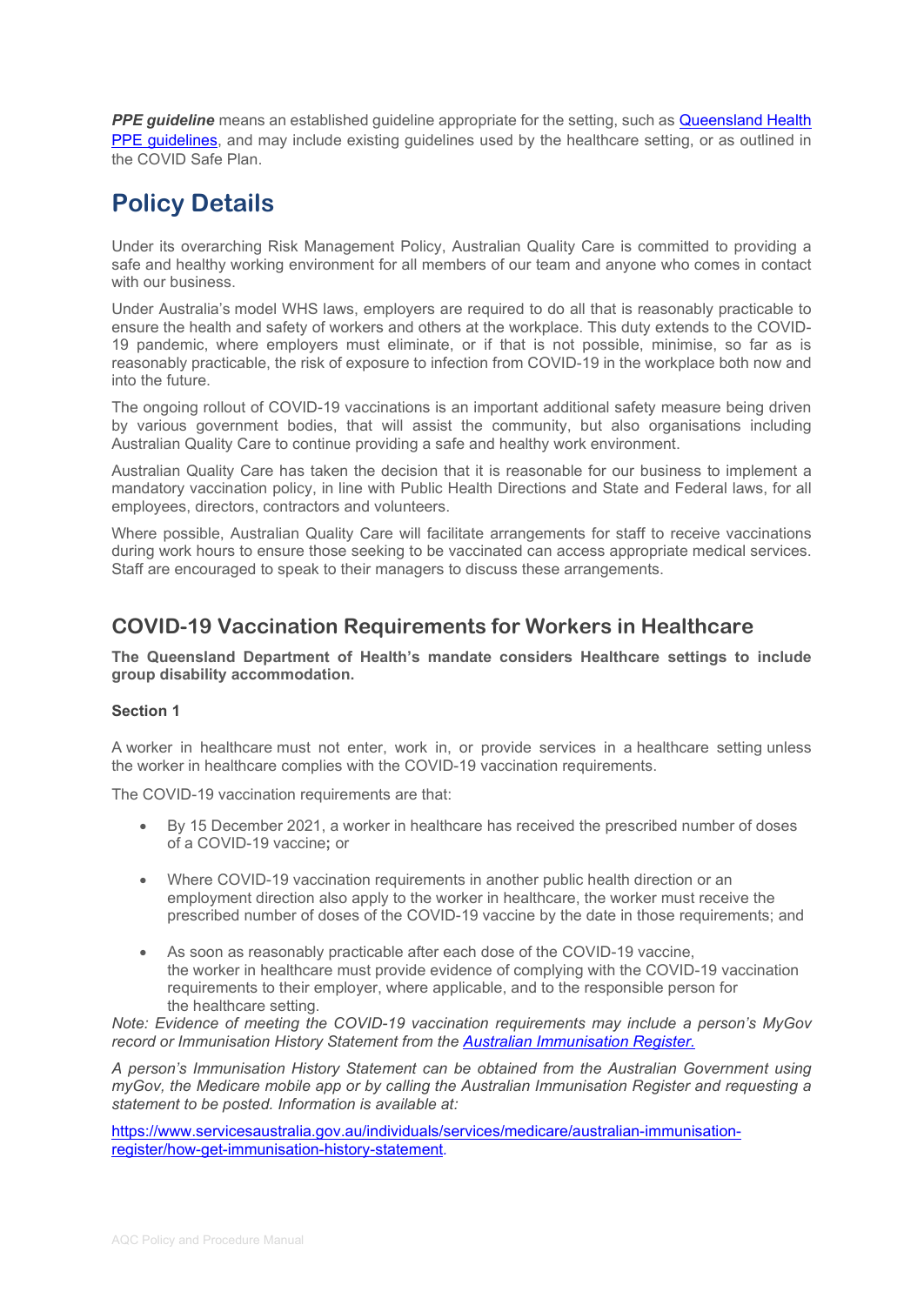#### **Section 2**

*Section 1* does not apply to a worker in healthcare who is unable to be vaccinated due to a medical contraindication where the responsible person for the healthcare setting:

- a. Assesses the risk to the staff member, other staff, patients, clients and other persons at the healthcare setting; and
- b. Determines that the unvaccinated worker may continue to work in the healthcare setting where their work cannot be performed outside the healthcare setting; and
- c. The unvaccinated worker complies with the requirements in *Section 3.*

#### **Section 3**

#### **A worker in healthcare to whom Section 2 applies must:**

- a. Comply with the [National guide for safe workplaces](https://www.safeworkaustralia.gov.au/sites/default/files/2020-10/National%20guide%20for%20safe%20workplaces%20%E2%80%93%20COVID-19_1.pdf) and other COVID-19 guidance provided by [Safe Work Australia](https://www.safeworkaustralia.gov.au/covid-19-information-workplaces) for the healthcare setting**;** and
- b. Produce a negative COVID-19 PCR test result before commencing each work shift in a healthcare setting**;**
- c. And wear PPE as required under an established PPE guideline for the healthcare setting; or
	- i. Note: an established PPE quideline may include existing Queensland Health [guidelines](https://www.health.qld.gov.au/clinical-practice/guidelines-procedures/novel-coronavirus-qld-clinicians/personal-protective-equipment-ppe)*,* existing guidelines used by the healthcare setting or as outlined in the COVID safe plan for the healthcare setting,
- d. Where the worker in healthcare is a person to whom the *Health Employment Directive 12/21 Employee COVID-19 Vaccination requirements* (the HED) or the *Residential Aged Care Facilities Direction (No.12)* or its successor *(the direction)* applies, comply with the requirements relating to a medical contraindication or any other exceptions to mandatory vaccination requirements in the HED or the direction.

#### **Section 4**

A worker in healthcare to whom *Section 2* applies must provide a medical certificate, issued by a medical practitioner, and their Australian Immunisation Record, specifying the medical contraindication that makes the person unable to be vaccinated and the period of the medical contraindication if it is temporary.

#### **Section 5**

Where the medical practitioner certifies that a person has a temporary medical contraindication for being unable to receive the COVID-19 vaccination, *Section 2* only applies for the period specified in the medical certificate. If the medical contraindication continues beyond the specified period, the person must provide a new medical certificate from their medical practitioner certifying the matters in *Section 4*.

#### **Section 6**

*Section 1* does not apply to an unvaccinated worker in healthcare who enters a healthcare setting to respond to an emergency. An unvaccinated worker in healthcare who enters a healthcare setting to respond to an emergency must comply with the PPE guideline requirements for the healthcare setting. A staff member must report the entry to Management as soon as reasonably practicable.